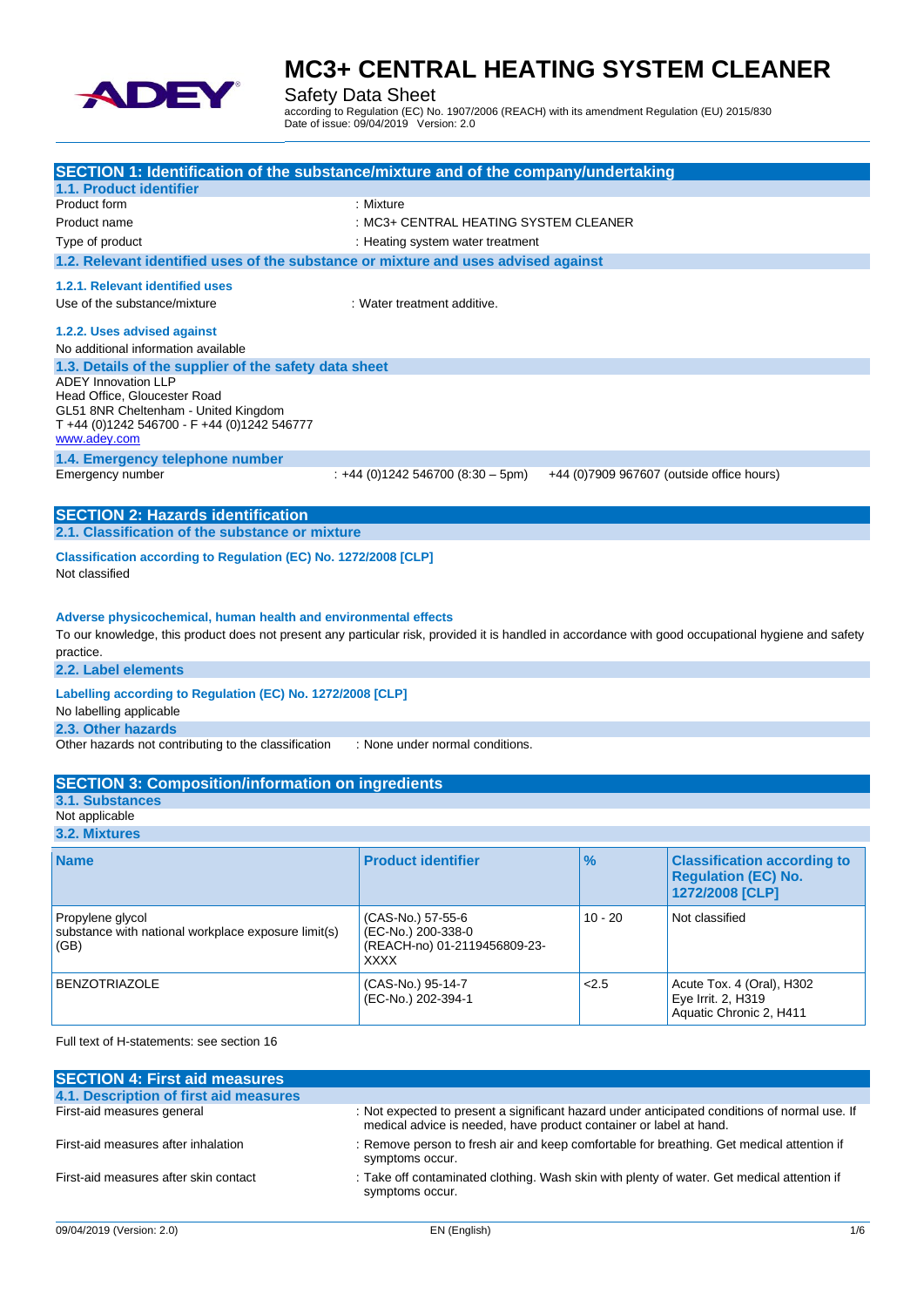# Safety Data Sheet

according to Regulation (EC) No. 1907/2006 (REACH) with its amendment Regulation (EU) 2015/830

| First-aid measures after eye contact                                            | : Rinse cautiously with water for several minutes. Remove contact lenses, if present and<br>easy to do. Continue rinsing. Get medical attention if symptoms occur.                                         |
|---------------------------------------------------------------------------------|------------------------------------------------------------------------------------------------------------------------------------------------------------------------------------------------------------|
| First-aid measures after ingestion                                              | : Rinse mouth. Do not induce vomiting. Get medical advice/attention.                                                                                                                                       |
| 4.2. Most important symptoms and effects, both acute and delayed                |                                                                                                                                                                                                            |
| Symptoms/effects after inhalation                                               | : Not expected to present a significant inhalation hazard under anticipated conditions of<br>normal use. In high concentrations, vapours may irritate throat and respiratory system and<br>cause coughing. |
| Symptoms/effects after skin contact                                             | : May cause slight irritation.                                                                                                                                                                             |
| Symptoms/effects after eye contact                                              | : May cause eye irritation.                                                                                                                                                                                |
| Symptoms/effects after ingestion                                                | : Ingestion is not considered a potential route of exposure. May cause gastrointestinal<br>irritation, nausea, vomiting and diarrhoea.                                                                     |
| 4.3. Indication of any immediate medical attention and special treatment needed |                                                                                                                                                                                                            |

Treat symptomatically.

| <b>SECTION 5: Firefighting measures</b>                    |                                                                                                                                             |  |
|------------------------------------------------------------|---------------------------------------------------------------------------------------------------------------------------------------------|--|
| 5.1. Extinguishing media                                   |                                                                                                                                             |  |
| Suitable extinguishing media                               | : Water spray. Dry powder. Foam. Carbon dioxide. Use extinguishing media appropriate for<br>surrounding fire.                               |  |
| 5.2. Special hazards arising from the substance or mixture |                                                                                                                                             |  |
| Fire hazard                                                | : The product is not flammable.                                                                                                             |  |
| <b>Explosion hazard</b>                                    | : Product is not explosive.                                                                                                                 |  |
| Reactivity in case of fire                                 | : Not known.                                                                                                                                |  |
| Hazardous decomposition products in case of fire           | : Toxic fumes may be released.                                                                                                              |  |
| 5.3. Advice for firefighters                               |                                                                                                                                             |  |
| Precautionary measures fire                                | : No special measures required.                                                                                                             |  |
| Firefighting instructions                                  | : Use extinguishing media appropriate for surrounding fire.                                                                                 |  |
| Protection during firefighting                             | : Do not attempt to take action without suitable protective equipment. Self-contained<br>breathing apparatus. Complete protective clothing. |  |
| Other information                                          | : The product is not flammable.                                                                                                             |  |

| <b>SECTION 6: Accidental release measures</b>                            |                                                                                                                                                          |
|--------------------------------------------------------------------------|----------------------------------------------------------------------------------------------------------------------------------------------------------|
| 6.1. Personal precautions, protective equipment and emergency procedures |                                                                                                                                                          |
| General measures                                                         | : Avoid release to the environment.                                                                                                                      |
| 6.1.1. For non-emergency personnel                                       |                                                                                                                                                          |
| Protective equipment                                                     | : Wear recommended personal protective equipment. For further information refer to section<br>8: "Exposure controls/personal protection".                |
| Emergency procedures                                                     | : Stop leak if safe to do so. Ventilate spillage area.                                                                                                   |
| 6.1.2. For emergency responders                                          |                                                                                                                                                          |
| Protective equipment                                                     | : Wear recommended personal protective equipment. For further information refer to section<br>8: "Exposure controls/personal protection".                |
| Emergency procedures                                                     | : Stop leak if safe to do so. Ventilate area.                                                                                                            |
| <b>6.2. Environmental precautions</b>                                    |                                                                                                                                                          |
| Avoid release to the environment.                                        |                                                                                                                                                          |
| 6.3. Methods and material for containment and cleaning up                |                                                                                                                                                          |
| For containment                                                          | : Collect spillage.                                                                                                                                      |
| Methods for cleaning up                                                  | : Take up liquid spill into absorbent material. Place in a suitable container for disposal in<br>accordance with the waste regulations (see Section 13). |
| Other information                                                        | : Dispose of in accordance with relevant local regulations.                                                                                              |
| 6.4. Reference to other sections                                         |                                                                                                                                                          |

For further information refer to section 8: "Exposure controls/personal protection". For disposal of solid materials or residues refer to section 13 : "Disposal considerations".

| <b>SECTION 7: Handling and storage</b>                            |                                                                                                         |     |
|-------------------------------------------------------------------|---------------------------------------------------------------------------------------------------------|-----|
| 7.1. Precautions for safe handling                                |                                                                                                         |     |
| Precautions for safe handling                                     | : Ensure adequate ventilation. Wear personal protective equipment. Avoid contact with skin<br>and eyes. |     |
| Hygiene measures                                                  | : Always wash hands after handling the product. Do not eat, drink or smoke when using this<br>product.  |     |
| 7.2. Conditions for safe storage, including any incompatibilities |                                                                                                         |     |
| Storage conditions                                                | : Store in a well-ventilated place. Keep cool. Keep container closed when not in use.                   |     |
| Incompatible products                                             | : Strong acids.                                                                                         |     |
| Storage area                                                      | : Store in a well-ventilated place.                                                                     |     |
| 09/04/2019 (Version: 2.0)                                         | EN (English)                                                                                            | 2/6 |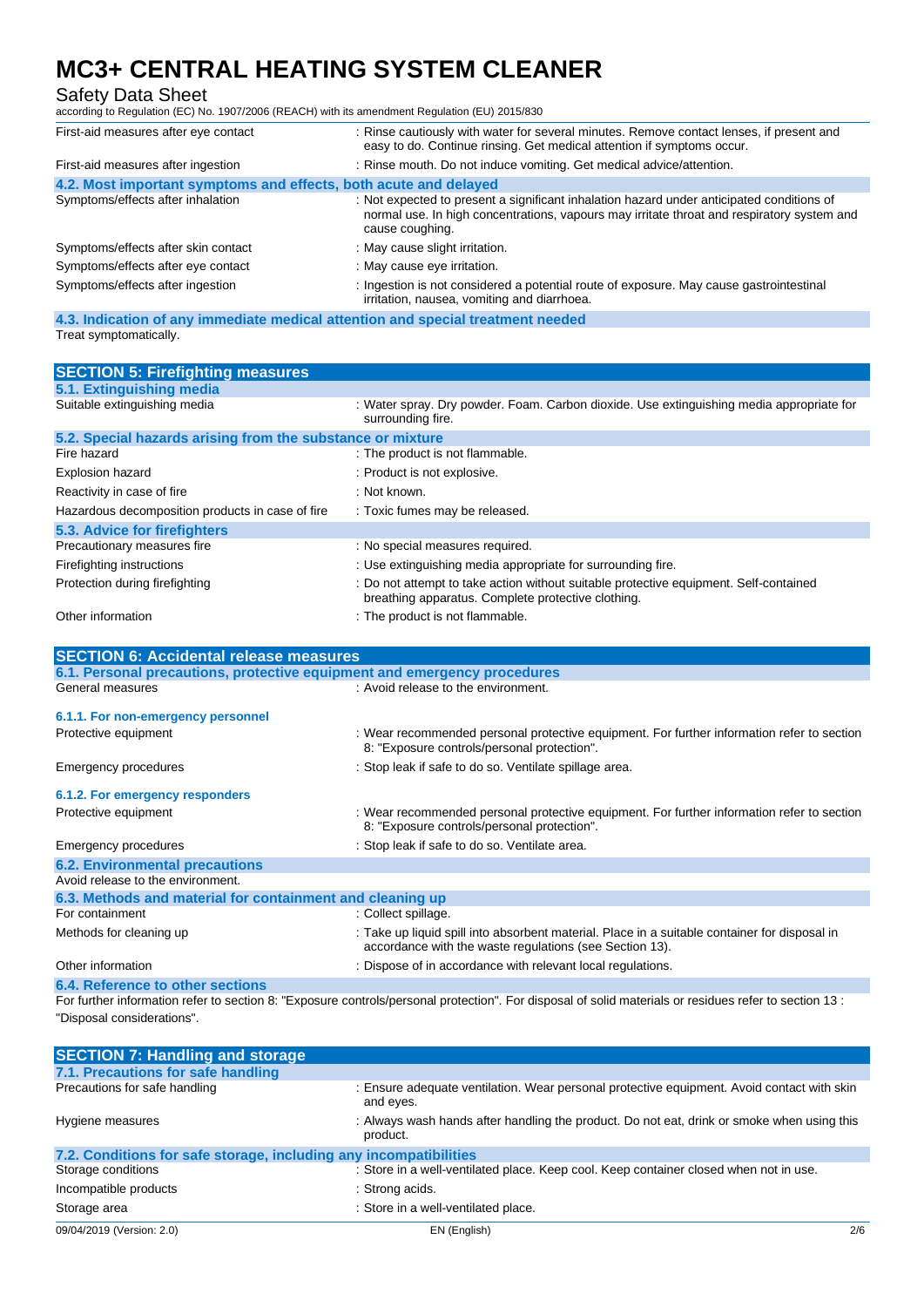### Safety Data Sheet

according to Regulation (EC) No. 1907/2006 (REACH) with its amendment Regulation (EU) 2015/830

| Special rules on packaging | : Keep only in original container. |
|----------------------------|------------------------------------|
| 7.3. Specific end use(s)   |                                    |

No special requirements.

| <b>SECTION 8: Exposure controls/personal protection</b><br><b>8.1. Control parameters</b> |                                                                                          |  |
|-------------------------------------------------------------------------------------------|------------------------------------------------------------------------------------------|--|
| Propylene glycol (57-55-6)                                                                |                                                                                          |  |
| <b>United Kingdom - Occupational Exposure Limits</b>                                      |                                                                                          |  |
| Local name                                                                                | Propane-1,2-diol                                                                         |  |
| WEL TWA (mg/m <sup>3</sup> )                                                              | 10 mg/m <sup>3</sup> particulates<br>474 mg/m <sup>3</sup> total vapour and particulates |  |
| WEL TWA (ppm)                                                                             | 150 ppm total vapour and particulates                                                    |  |
| Regulatory reference                                                                      | EH40/2005 (Third edition, 2018). HSE                                                     |  |
| 00 Evening controls                                                                       |                                                                                          |  |

# **8.2. Exposure controls**

**Appropriate engineering controls:**

Ensure adequate ventilation.

# **Personal protective equipment:**

Gloves. Safety glasses.

#### **Materials for protective clothing:**

Wear suitable working clothes

#### **Hand protection:**

Protective gloves. Standard EN 374 - Protective gloves against chemicals.

#### **Eye protection:**

Eye protection should only be necessary where liquid could be splashed or sprayed

#### **Skin and body protection:**

Wear suitable protective clothing

#### **Respiratory protection:**

No specific recommendation made, but respiratory protection may still be required under exceptional circumstances when excessive air contamination exists.

#### **Personal protective equipment symbol(s):**



#### **Environmental exposure controls:**

Avoid release to the environment.

| <b>SECTION 9: Physical and chemical properties</b>         |                     |     |
|------------------------------------------------------------|---------------------|-----|
| 9.1. Information on basic physical and chemical properties |                     |     |
| Physical state                                             | : Liquid            |     |
| Colour                                                     | : brown.            |     |
| Odour                                                      | $:$ mild.           |     |
| Odour threshold                                            | : No data available |     |
| рH                                                         | : No data available |     |
| Relative evaporation rate (butylacetate=1)                 | : No data available |     |
| Melting point                                              | : Not applicable    |     |
| Freezing point                                             | : No data available |     |
| Boiling point                                              | : No data available |     |
| Flash point                                                | : No data available |     |
| Auto-ignition temperature                                  | : No data available |     |
| Decomposition temperature                                  | : No data available |     |
| Flammability (solid, gas)                                  | : Not applicable    |     |
| 09/04/2019 (Version: 2.0)                                  | EN (English)        | 3/6 |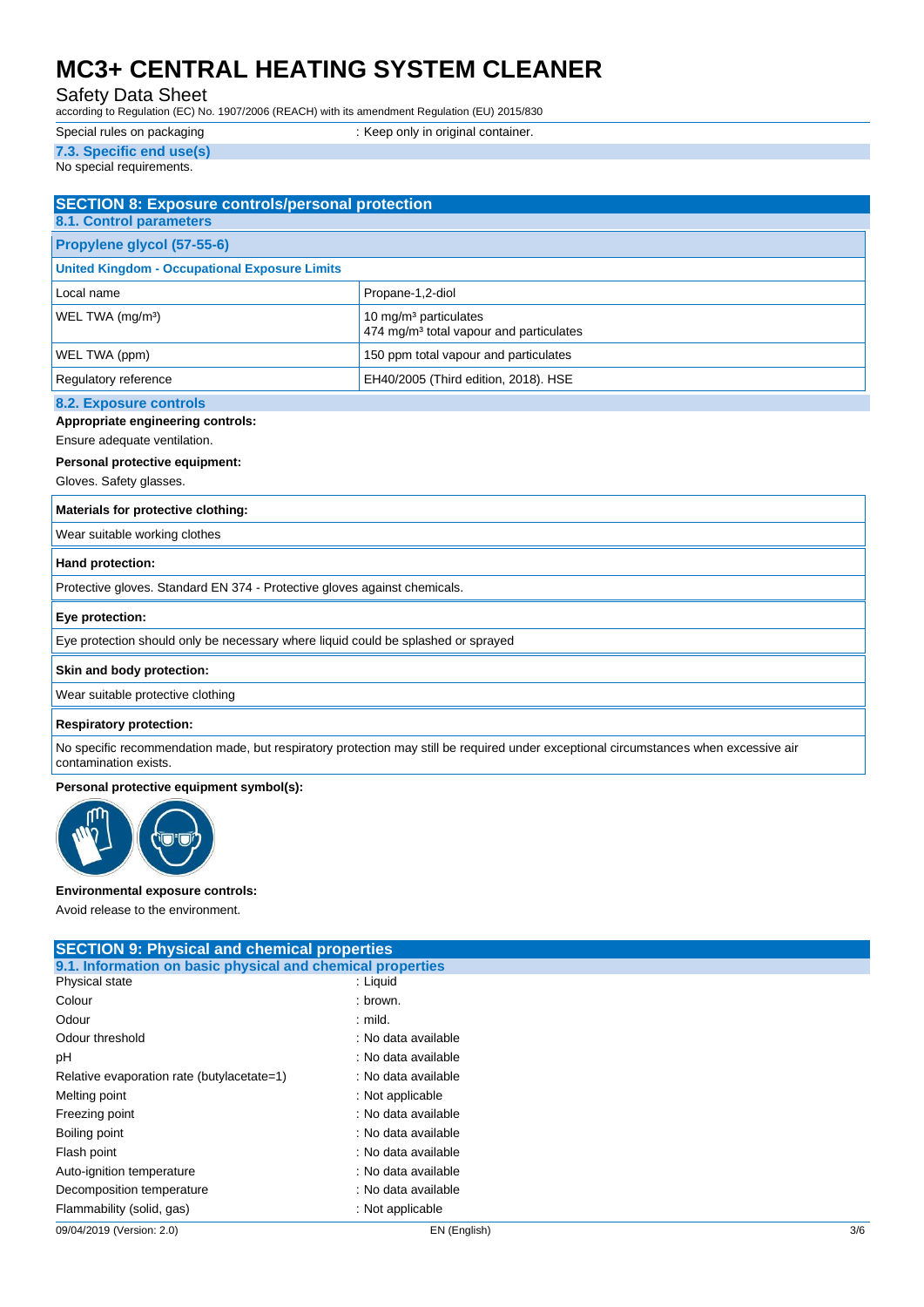## Safety Data Sheet

according to Regulation (EC) No. 1907/2006 (REACH) with its amendment Regulation (EU) 2015/830

| Vapour pressure                  | : No data available                                                                                                                          |
|----------------------------------|----------------------------------------------------------------------------------------------------------------------------------------------|
| Relative vapour density at 20 °C | : No data available                                                                                                                          |
| Relative density                 | : 1.1                                                                                                                                        |
| Solubility                       | : Soluble.                                                                                                                                   |
| Log Pow                          | : No data available                                                                                                                          |
| Viscosity, kinematic             | : No data available                                                                                                                          |
| Viscosity, dynamic               | : No data available                                                                                                                          |
| Explosive properties             | : Product is not explosive.                                                                                                                  |
| Oxidising properties             | : Non oxidizing material according to EC criteria.                                                                                           |
| <b>Explosive limits</b>          | : No data available                                                                                                                          |
| 9.2. Other information           |                                                                                                                                              |
| VOC content                      | : According to Swiss ordinance 814.018, we certify that the product mentioned above does<br>not contain any Volatile Organic Compounds (VOC) |

| <b>SECTION 10: Stability and reactivity</b>                                                          |
|------------------------------------------------------------------------------------------------------|
| <b>10.1. Reactivity</b>                                                                              |
| The product is non-reactive under normal conditions of use, storage and transport.                   |
| <b>10.2. Chemical stability</b>                                                                      |
| Stable under normal conditions.                                                                      |
| 10.3. Possibility of hazardous reactions                                                             |
| No dangerous reactions known under normal conditions of use.                                         |
| 10.4. Conditions to avoid                                                                            |
| None under recommended storage and handling conditions (see section 7).                              |
| 10.5. Incompatible materials                                                                         |
| Strong acids. Strong oxidizing agents.                                                               |
| 10.6. Hazardous decomposition products                                                               |
| Under normal conditions of storage and use, hazardous decomposition products should not be produced. |

| <b>SECTION 11: Toxicological information</b> |                  |
|----------------------------------------------|------------------|
| 11.1. Information on toxicological effects   |                  |
| Acute toxicity (oral)                        | : Not classified |
| Acute toxicity (dermal)                      | : Not classified |
| Acute toxicity (inhalation)                  | : Not classified |
| Skin corrosion/irritation                    | : Not classified |
| Serious eye damage/irritation                | : Not classified |
| Respiratory or skin sensitisation            | : Not classified |
| Germ cell mutagenicity                       | : Not classified |
| Carcinogenicity                              | : Not classified |
| Reproductive toxicity                        | : Not classified |
| STOT-single exposure                         | : Not classified |
| STOT-repeated exposure                       | : Not classified |
| Aspiration hazard                            | : Not classified |
|                                              |                  |

| <b>SECTION 12: Ecological information</b>                    |                                                                                                                            |  |
|--------------------------------------------------------------|----------------------------------------------------------------------------------------------------------------------------|--|
| 12.1. Toxicity                                               |                                                                                                                            |  |
| Ecology - general                                            | : The product is not considered harmful to aquatic organisms nor to cause long-term<br>adverse effects in the environment. |  |
| Ecology - water                                              | : The product does not have any known adverse effect on the tested aquatic organisms.                                      |  |
| Hazardous to the aquatic environment, short-term<br>(acute)  | : Not classified                                                                                                           |  |
| Hazardous to the aquatic environment, long-term<br>(chronic) | : Not classified                                                                                                           |  |
| 12.2. Persistence and degradability                          |                                                                                                                            |  |
| <b>MC3+ CENTRAL HEATING SYSTEM CLEANER</b>                   |                                                                                                                            |  |
| Persistence and degradability                                | No data available.                                                                                                         |  |
| 12.3. Bioaccumulative potential                              |                                                                                                                            |  |
| <b>MC3+ CENTRAL HEATING SYSTEM CLEANER</b>                   |                                                                                                                            |  |
| Bioaccumulative potential                                    | No data available.                                                                                                         |  |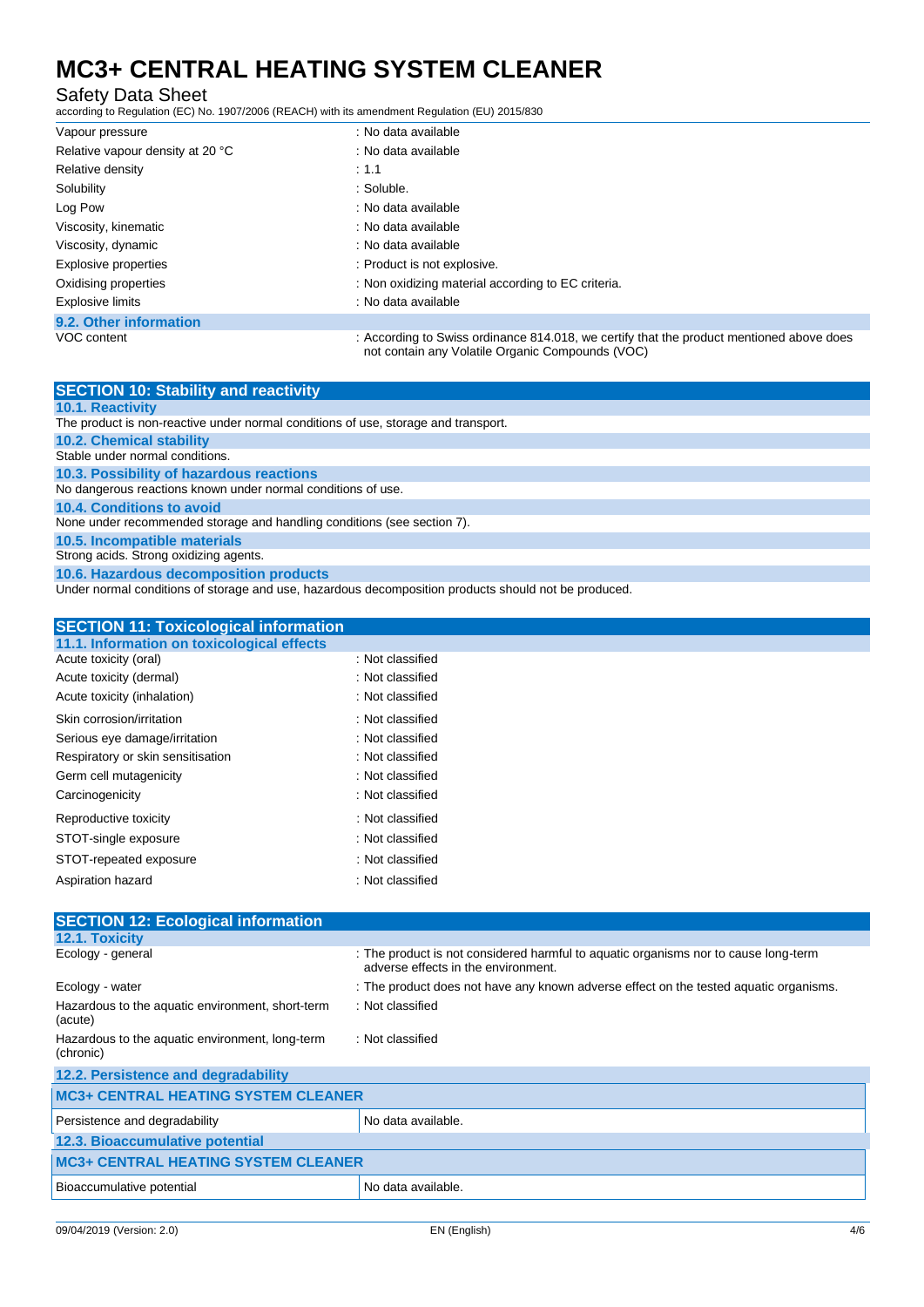### Safety Data Sheet

according to Regulation (EC) No. 1907/2006 (REACH) with its amendment Regulation (EU) 2015/830

| 12.4. Mobility in soil                     |                          |  |
|--------------------------------------------|--------------------------|--|
| <b>MC3+ CENTRAL HEATING SYSTEM CLEANER</b> |                          |  |
| Ecology - soil                             | No data available.       |  |
| 12.5. Results of PBT and vPvB assessment   |                          |  |
| No additional information available        |                          |  |
| 12.6. Other adverse effects                |                          |  |
| Other adverse effects                      | : None known.            |  |
| Additional information                     | : No other effects known |  |

| <b>SECTION 13: Disposal considerations</b> |  |
|--------------------------------------------|--|
| 13.1. Waste treatment methods              |  |
| Regional legislation (waste)               |  |
|                                            |  |

Disposal must be done according to official regulations.

Waste treatment methods : Dispose of contents/container in accordance with licensed collector's sorting instructions.

Product/Packaging disposal recommendations : Dispose in a safe manner in accordance with local/national regulations.

| <b>SECTION 14: Transport information</b>         |                |                |                |                |  |
|--------------------------------------------------|----------------|----------------|----------------|----------------|--|
| In accordance with ADR / RID / IMDG / IATA / ADN |                |                |                |                |  |
| <b>ADR</b>                                       | <b>IMDG</b>    | <b>IATA</b>    | <b>ADN</b>     | <b>RID</b>     |  |
| 14.1. UN number                                  |                |                |                |                |  |
| Not applicable                                   | Not applicable | Not applicable | Not applicable | Not applicable |  |
| 14.2. UN proper shipping name                    |                |                |                |                |  |
| Not applicable                                   | Not applicable | Not applicable | Not applicable | Not applicable |  |
| 14.3. Transport hazard class(es)                 |                |                |                |                |  |
| Not applicable                                   | Not applicable | Not applicable | Not applicable | Not applicable |  |
| 14.4. Packing group                              |                |                |                |                |  |
| Not applicable                                   | Not applicable | Not applicable | Not applicable | Not applicable |  |
| 14.5. Environmental hazards                      |                |                |                |                |  |
| Not applicable                                   | Not applicable | Not applicable | Not applicable | Not applicable |  |
| No supplementary information available           |                |                |                |                |  |

**14.6. Special precautions for user**

**Overland transport**

Not applicable

**Transport by sea** Not applicable

**Air transport**

Not applicable

**Inland waterway transport**

Not applicable

**Rail transport**

Not applicable

**14.7. Transport in bulk according to Annex II of Marpol and the IBC Code** Not applicable

### **SECTION 15: Regulatory information**

**15.1. Safety, health and environmental regulations/legislation specific for the substance or mixture**

#### **15.1.1. EU-Regulations**

Contains no REACH substances with Annex XVII restrictions

Contains no substance on the REACH candidate list

Contains no REACH Annex XIV substances

Contains no substance subject to REGULATION (EU) No 649/2012 OF THE EUROPEAN PARLIAMENT AND OF THE COUNCIL of 4 July 2012 concerning the export and import of hazardous chemicals.

Contains no substance subject to Regulation (EU) No 2019/1021 of the European Parliament and of the Council of 20 June 2019 on persistent organic pollutants